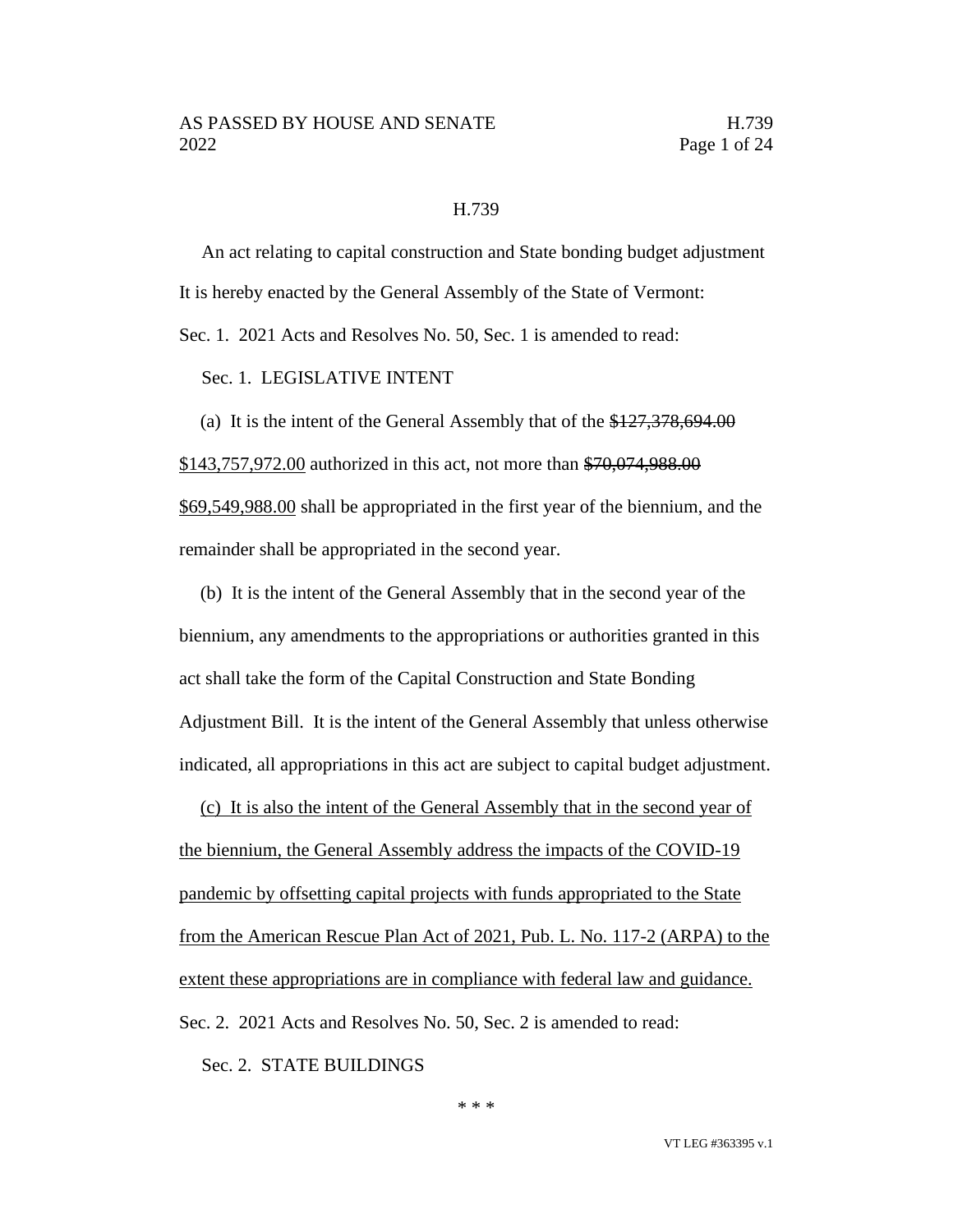(c) The following sums are appropriated in FY 2023:

(1) Statewide, major maintenance: \$7,350,000.00 \$7,096,521.00

(2) Statewide, BGS engineering and architectural project costs:

\$3,747,442.00 [Repealed.]

\* \* \*

(12) Burlington, 32 Cherry Street, parking garage renovations planning, design, and construction:  $\frac{$865,000.00}{$865,000.00}$ 

\* \* \*

(15) Montpelier, State House, HVAC renovations:

\$2,535,000.00 \$6,800,000.00

\* \* \*

(17) Statewide, three-acre parcel, stormwater planning, design and

implementation:  $$600,000.00$ 

(18) Statewide, correctional facilities, door control system replacements:

\$670,000.00

(18) Burlington, 108 Cherry Street, parking garage repairs:

\$2,000,000.00

(19) Springfield, Southern State Correctional Facility, door control system replacement:  $$750,000.00$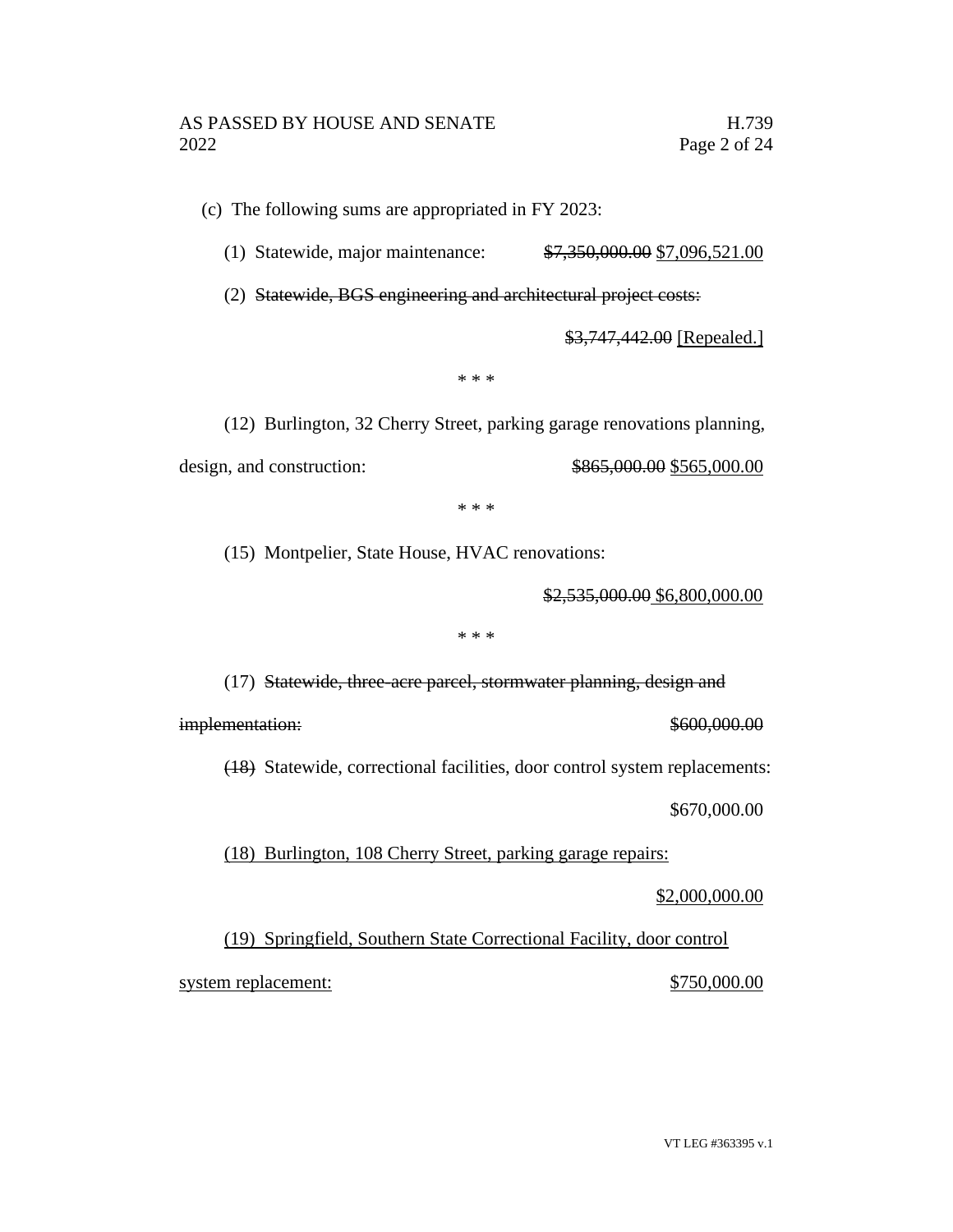(20) Windsor, former Southeast State Correctional Facility, necessary demolition, salvage, dismantling, and improvements to facilitate future use of the facility:  $$400,000.00$ 

(21) 133 State Street, renovations for the Office of Legislative Information Technology and shared common spaces: \$1,400,000.00

(d)(1) On or before January 15, 2023, the Commissioner of Buildings and General Services shall submit to the House Committee on Corrections and Institutions and the Senate Committee on Institutions heat source options for a system to dehumidify the State House in the summer months that are consistent with the State Agency Energy Plan set forth in 3 V.S.A. § 2291.

(2) For the amount appropriated in subdivision  $(c)(15)$  of this section, no funds shall be expended on the heat source for a system to dehumidify the State House in the summer months until the General Assembly approves one of the options, as described in subdivision (1) of this subsection (d). Appropriation – FY 2022 \$19,316,774.00 Appropriation – FY 2023 \$24,800,442.00 \$28,714,521.00 Total Appropriation – Section 2  $\frac{$44,117,216.00}{$44,117,216.00}$$ 

Sec. 3. 2021 Acts and Resolves No. 50, Sec. 3 is amended to read:

Sec. 3. HUMAN SERVICES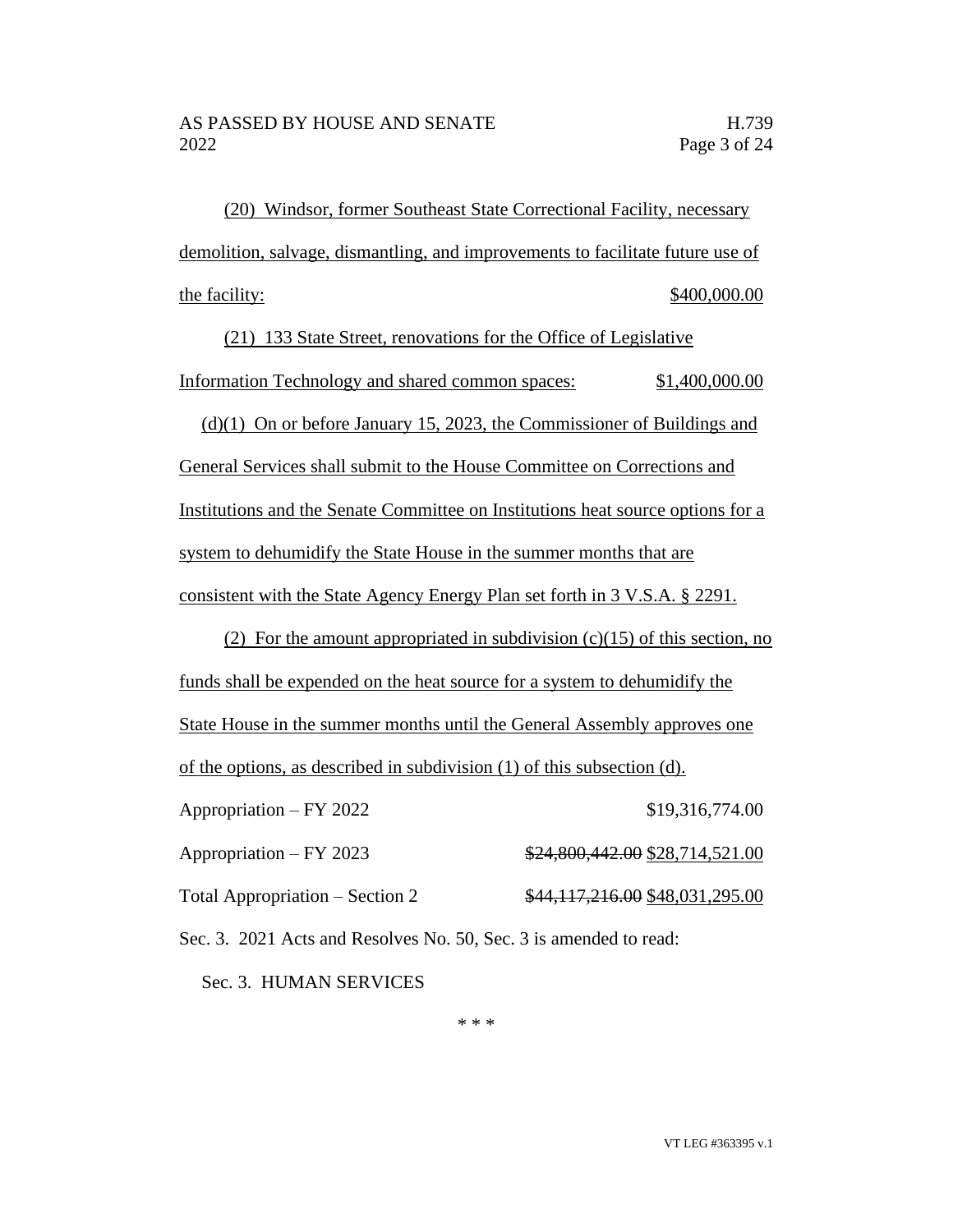(b) The following sums are appropriated in FY 2023 to the Department of Buildings and General Services for the Agency of Human Services for the following projects described in this subsection:

(1) Women's correctional facilities, replacement: \$1,000,000.00

(2) Statewide, correctional facility, life safety and security needs and enhancements:  $$200,000.00$ 

(3) Secure Residential Recovery Facility, design and construction:

\$3,200,000.00

(4) Statewide, correctional facilities, accessibility improvements,

Americans with Disabilities Act (ADA) compliance: \$1,200,000.00

(5) Statewide, correctional facilities, HVAC, programming, schematic design, and design documents:  $$500,000.00$ 

\* \* \*

Appropriation – FY 2022 \$12,350,000.00 Appropriation – FY 2023  $$1,200,000.00 $6,100,000.00$ Total Appropriation – Section 3  $$13,550,000.00 \$18,450,000.00$ 

Sec. 4. 2021 Acts and Resolves No. 50, Sec. 4 is amended to read:

Sec. 4. COMMERCE AND COMMUNITY DEVELOPMENT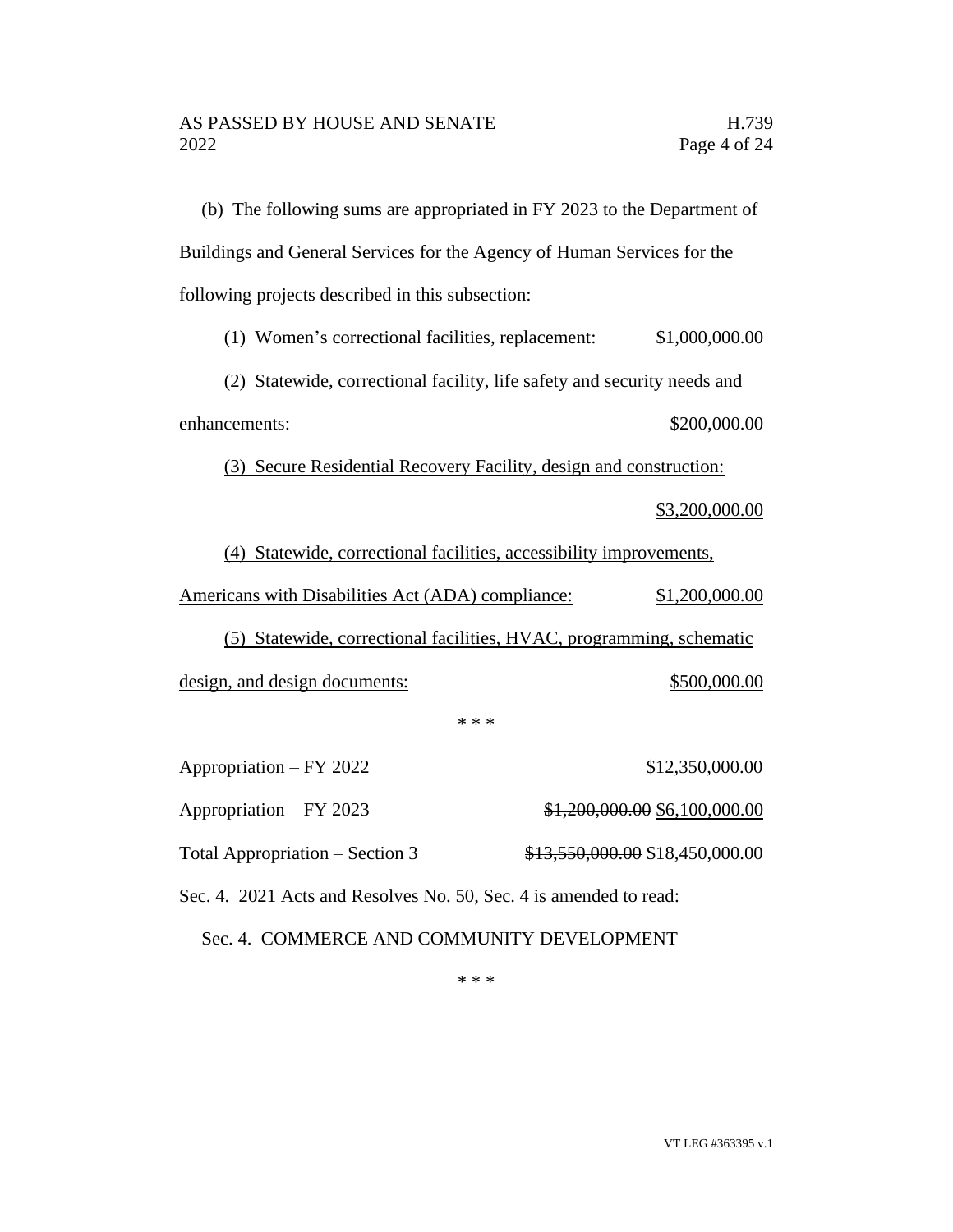(b) The following sums are appropriated in FY 2023 to the Agency of Commerce and Community Development for the following projects described in this subsection:

(1) Major maintenance at statewide historic

sites: \$350,000.00 \$683,000.00

\* \* \*

(d) The Division of Historic Preservation shall conduct a facilities condition assessment on all the buildings and structures of the State Historic Sites within the next five years, with a cyclical update plan. Those buildings and structures open to the public shall be prioritized for investigation.

(e) It is the intent of the General Assembly to encourage the Lake

Champlain Maritime Museum to, in addition to the development of a

decommissioning plan, explore all options for the ongoing use of the Schooner Lois McClure.

| Appropriation - FY 2022         | \$473,000.00   |
|---------------------------------|----------------|
| Appropriation – FY 2023         | \$733,000.00   |
| Total Appropriation – Section 4 | \$1,206,000.00 |

Sec. 5. 2021 Acts and Resolves No. 50, Sec. 8 is amended to read:

Sec. 8. VERMONT STATE COLLEGES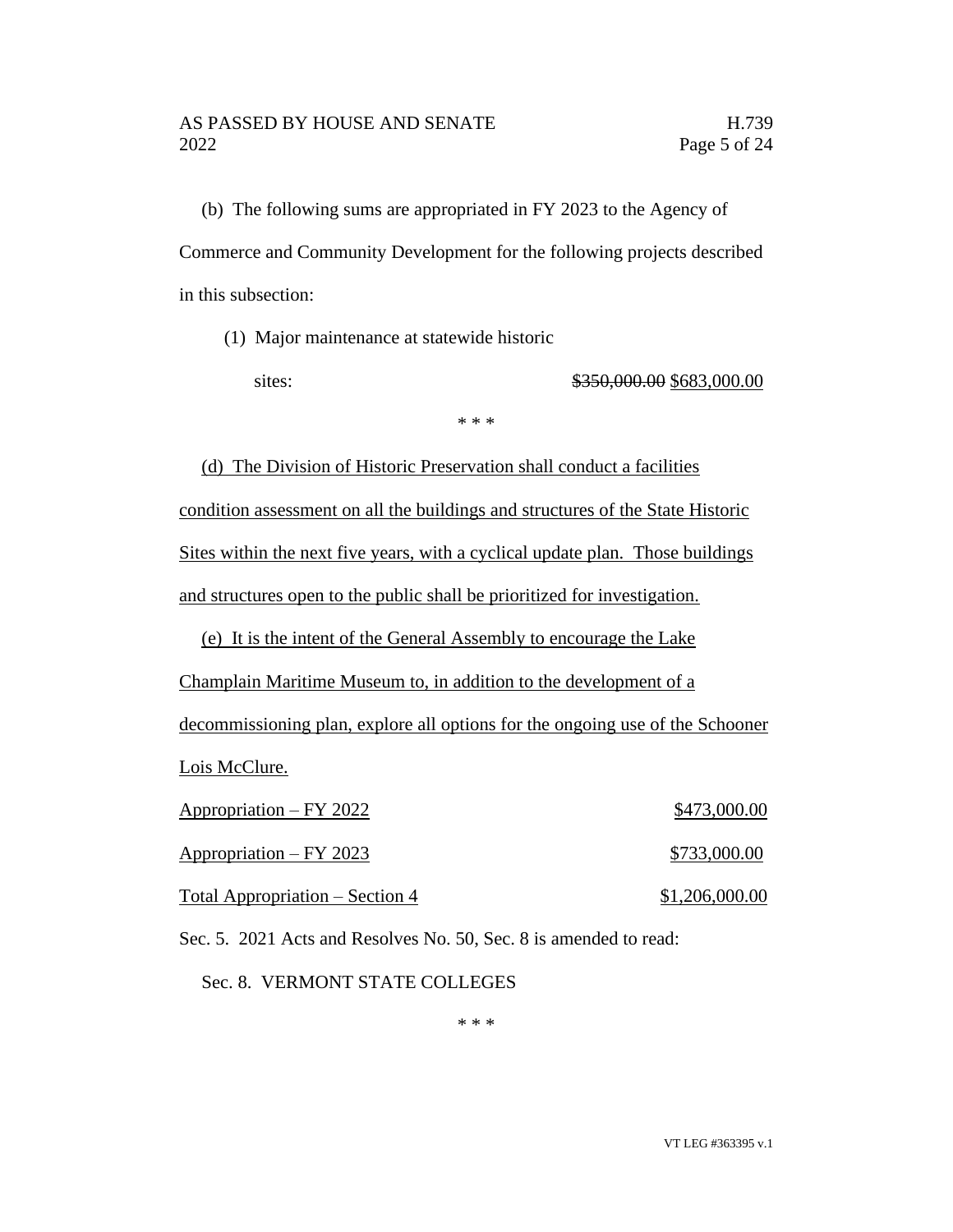(b) The following sums are appropriated in FY 2023 to the Vermont State Colleges for the projects described in this subsection:

(1) construction, renovation, and major maintenance at any facility owned or operated in the State by the Vermont State Colleges:

\$2,000,000.00

(2) infrastructure transformation planning and space modification: \$100,000.00 \$900,000.00

(3) nursing programs, renovation of simulation laboratories:

# \$800,000.00

(c) For the amount appropriated in subdivision  $(b)(3)$  of this section, on or before January 15, 2023, the Chancellor of the Vermont State Colleges shall submit a report to the House Committees on Corrections and Institutions, on Commerce and Economic Development, and on Health Care and to the Senate Committees on Economic Development, Housing and General Affairs, on Health and Welfare, and on Institutions, providing an accounting of all expenditures, any encumbered funds, and whether any unexpended funds remain.

Appropriation – FY 2022 \$2,000,000.00 Appropriation – FY 2023 \$2,100,000.00 \$3,700,000.00 Total Appropriation – Section 8  $\frac{$4,100,000.00}{$5,700,000.00}$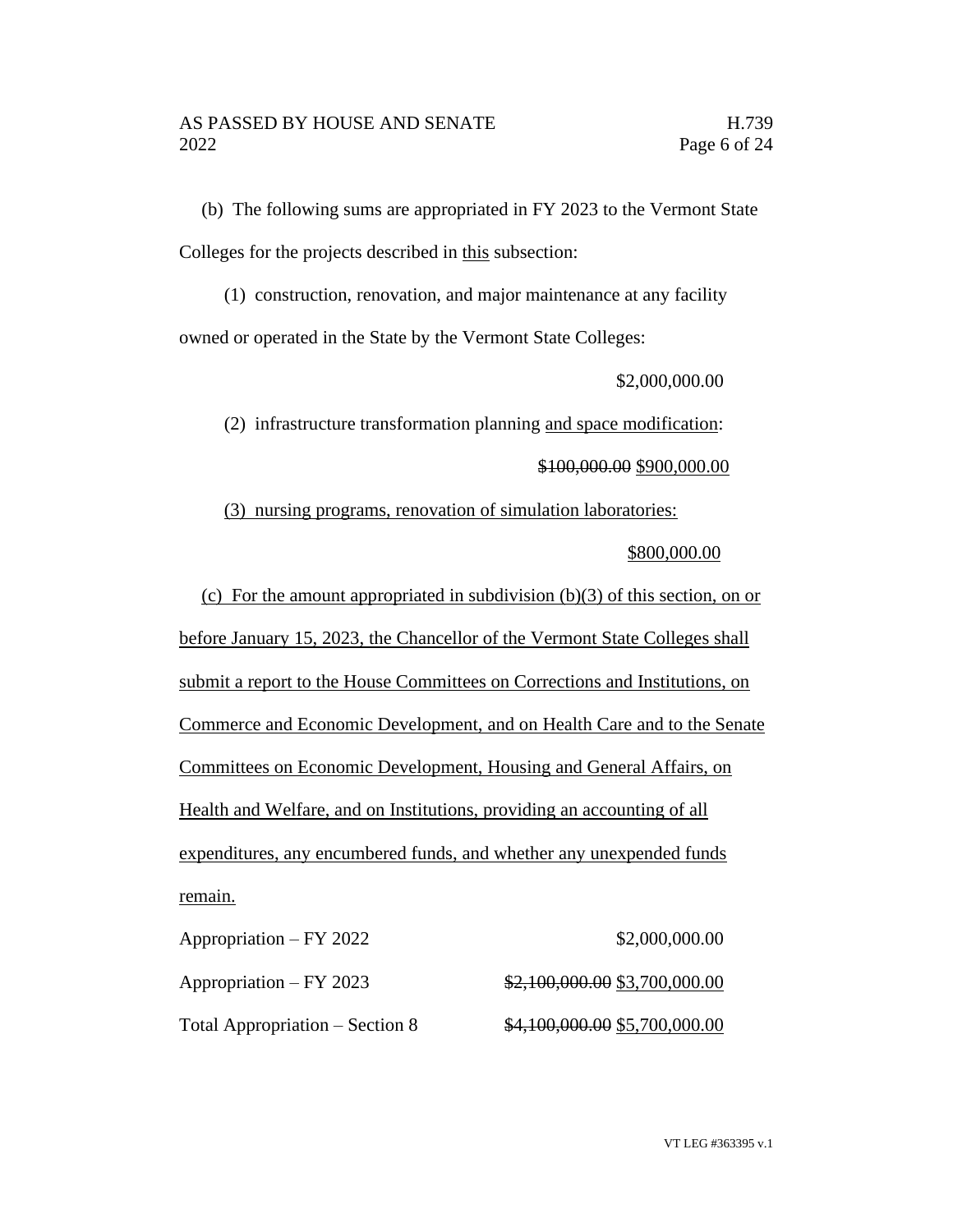Sec. 6. 2021 Acts and Resolves No. 50, Sec. 8a is added to read:

Sec. 8a. NORWICH UNIVERSITY

(a) The sum of \$200,000.00 is appropriated to Norwich University for the

construction of simulation laboratories for the University's Nursing School.

(b) For the amount appropriated in subsection (a) of this section, on or

before January 15, 2023, the President of Norwich University shall submit a

report to the House Committees on Corrections and Institutions, on Commerce

and Economic Development, and on Health Care and to the Senate

Committees on Economic Development, Housing and General Affairs, on

Health and Welfare, and on Institutions, providing an accounting of all

expenditures, any encumbered funds, and whether any unexpended funds remain.

Appropriation – FY 2023 \$200,000.00

Total Appropriation – Section 8a  $\frac{$200,000.00}{2}$ 

Sec. 7. 2021 Acts and Resolves No. 50, Sec. 9 is amended to read:

Sec. 9. NATURAL RESOURCES

\* \* \*

(e) The following sums are appropriated in FY 2023 to the Agency of Natural Resources for the Department of Environmental Conservation for the projects described in this subsection: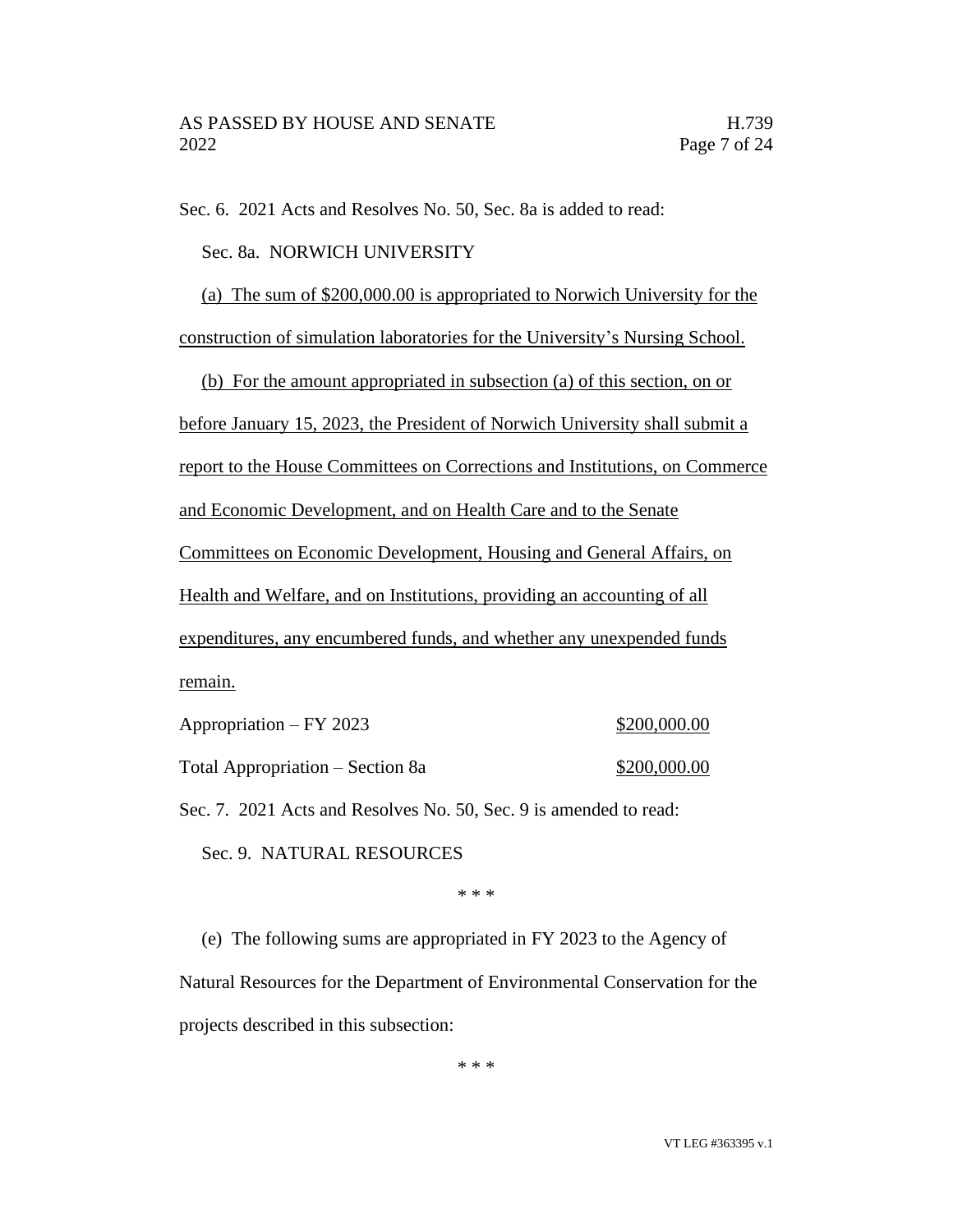(2) Dam safety and hydrology projects High and Significant Hazard Dam, dam safety improvements: \$805,000.00 \$3,115,000.00

\* \* \*

(4) Little Hosmer Dam, rehabilitation: \$190,000.00

(5) Infrastructure Investment and Jobs Act, Drinking and Clean Water State Revolving Fund, State match: \$2,833,980.00

(f) The following sums are appropriated in FY 2023 to the Agency of Natural Resources for the Department of Forests, Parks and Recreation for the following projects:

(1) Infrastructure rehabilitation, including statewide small-scale rehabilitation, wastewater repairs, preventive improvements and upgrades of restrooms and bathhouses, and statewide small-scale road rehabilitation projects: \$4,476,553.00 \$4,251,553.00

(2) Rustic Cabin Construction Program: \$500,000.00 \$700,000.00 (g) The following amounts are appropriated in FY 2023 to the Agency of Natural Resources for the Department of Fish and Wildlife for the projects described in this subsection:

(1) General infrastructure projects, including small-scale maintenance and rehabilitation of infrastructure: \$1,083,500.00

(2) Lake Champlain Walleye Association, Inc., to upgrade and repair the Walleye rearing, restoration, and stocking infrastructure: \$25,000.00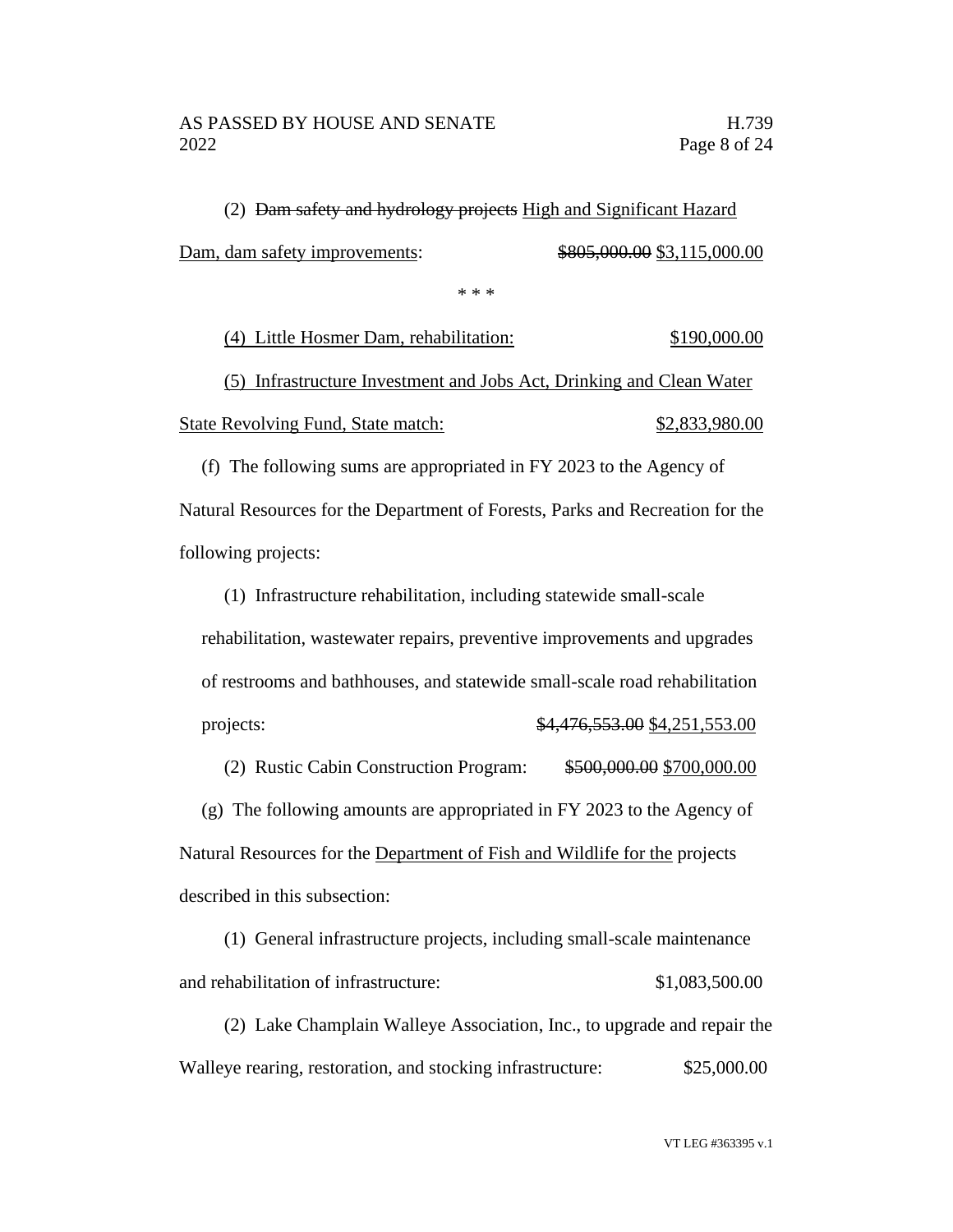(3) Lake Champlain Walleye Association, Inc., purchase of selfcleaning tanks: \$25,000.00

(h) The following shall apply to the amounts appropriated in this section:

(1) For the amounts appropriated in subdivision (e)(5) of this section, the funds shall not be released until the federal grant has been received by the State.

(2) For the amount appropriated in subdivision  $(f)(2)$  of this section, the Department of Forests, Parks and Recreation is authorized to use not more than \$200,000.00 to work with career technical education centers for assistance with the Rustic Cabin Construction Program.

| Appropriation – FY 2022         | \$11,455,214.00                 |
|---------------------------------|---------------------------------|
| Appropriation – FY 2023         | \$9,853,264.00 \$15,187,244.00  |
| Total Appropriation – Section 9 | \$21,308,478.00 \$26,642,458.00 |

Sec. 8. 2021 Acts and Resolves No. 50, Sec. 10 is amended to read:

Sec. 10. CLEAN WATER INITIATIVES

\* \* \*

(c) The sum of \$500,000.00 is appropriated in FY 2022 to the Agency of Natural Resources for forestry access roads, recreation access roads, and water quality improvements. [Repealed.]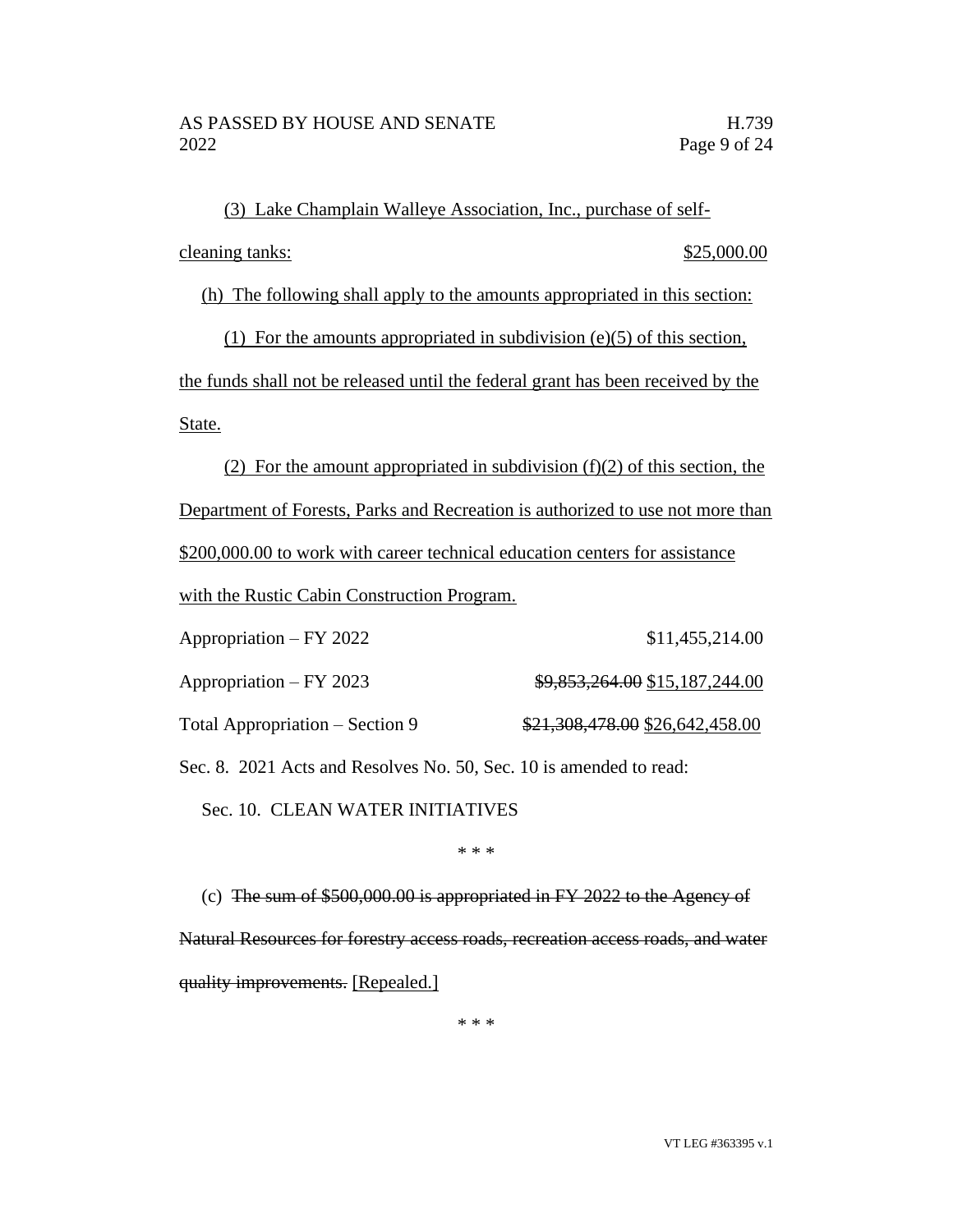(e) The sum of \$11,000,000.00 is appropriated in FY 2023 to the Agency of Natural Resources for the Department of Environmental Conservation for clean water implementation projects The amount of \$200,000.00 is appropriated in FY 2023 to the Agency of Agriculture, Food and Markets for water quality grants and contracts.

\* \* \*

(i) The following amounts are appropriated in FY 2023 to the Agency of Natural Resources for the Department of Environmental Conservation for the projects described in this subsection:

(1) Water Pollution Control Fund, Clean Water State/EPA Revolving Loan Fund (CWSRF) match: \$1,548,219.00 (2) Municipal Pollution Control Grants, pollution control projects and planning advances for feasibility studies:  $$2,715,000.00$ (j)(1) The following amounts are appropriated in FY 2023 to the Vermont

Housing and Conservation Board for the projects described in this subsection:

(A) Agricultural water quality projects: \$200,000.00

(B) Land conservation and water quality projects: \$2,000,000.00

(2) A grant issued under subdivision  $(1)(A)$  of this subsection:

(A) shall not be considered a State grant under 6 V.S.A. chapter 215, subchapter 3 for purposes of calculating the maximum amount of a State water quality assistance award under 6 V.S.A. § 4824 or 4826; and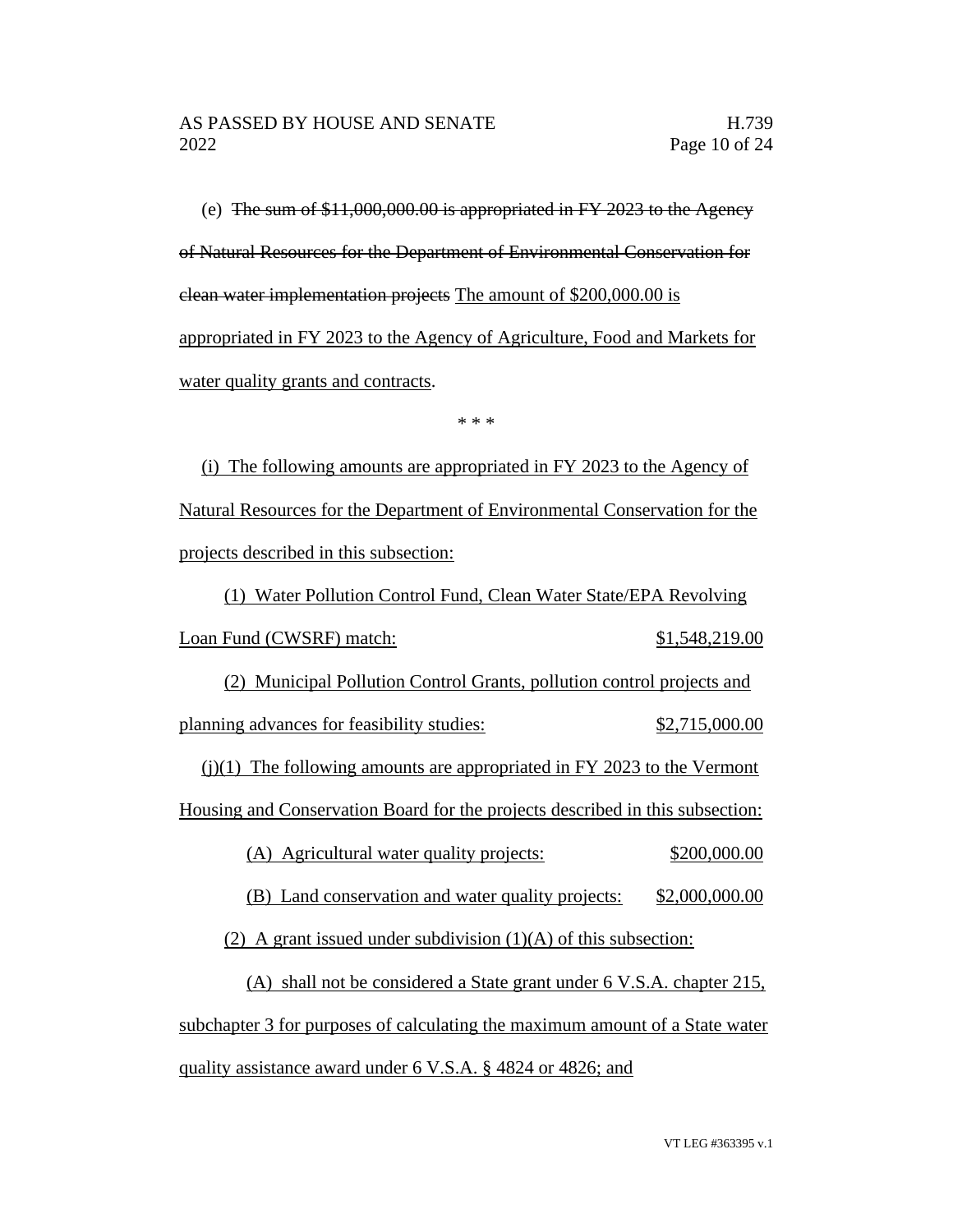| (B) may be used to satisfy a grant recipient's cost share requirements. |                                 |  |  |
|-------------------------------------------------------------------------|---------------------------------|--|--|
| Appropriation – FY 2022                                                 | \$11,000,000.00 \$10,500,000.00 |  |  |
| Appropriation – FY 2023                                                 | \$11,000,000.00 \$6,663,219.00  |  |  |
| Total Appropriation – Section 10                                        | \$22,000,000.00 \$17,163,219.00 |  |  |

Sec. 9. 2021 Acts and Resolves No. 50, Sec. 11 is amended to read:

Sec. 11. MILITARY

(a) The sum of \$900,000.00 is appropriated in FY 2022 to the Department of Military for maintenance, renovations, and ADA compliance at State armories.

(b) The sum of \$900,000.00 are \$1,100,000.00 is appropriated in FY 2023 to the Department of Military for the projects described in subsection (a) of this section.

| Appropriation – FY 2022                                             | \$900,000.00                  |
|---------------------------------------------------------------------|-------------------------------|
| $Approxation - FY 2023$                                             | \$900,000.00 \$1,100,000.00   |
| Total Appropriation – Section 11                                    | \$1,800,000.00 \$2,000,000.00 |
| Sec. 10. 2021 Acts and Resolves No. 50, Sec. 12 is amended to read: |                               |

Sec. 12. PUBLIC SAFETY

\* \* \*

(b) The sum of \$50,000.00 is appropriated in FY 2023 to the Department of Public Safety for a feasibility study for the Vermont Police Academy in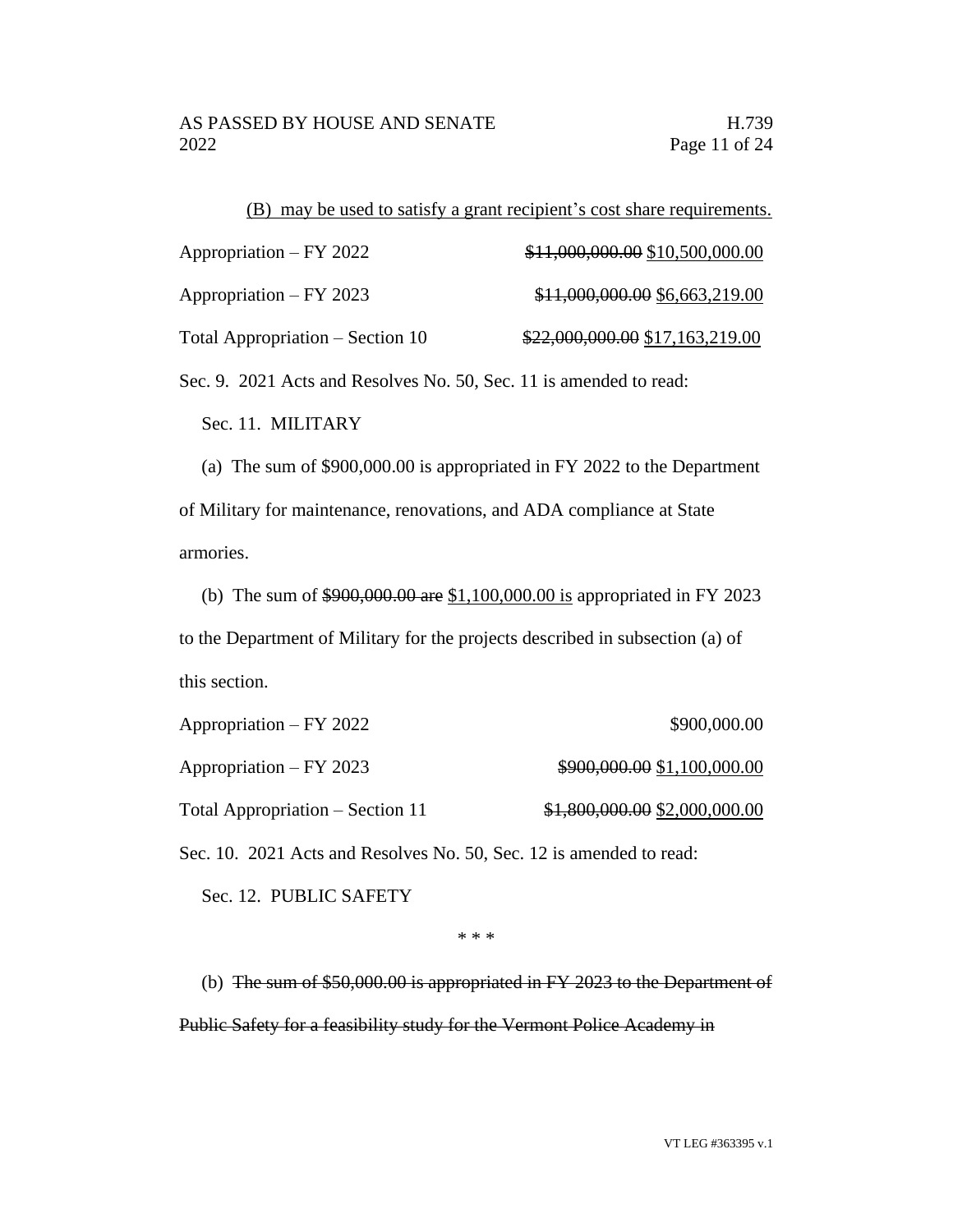Pittsford. The following amounts are appropriated in FY 2023 to the Department of Public Safety for the projects described in this subsection:

(1) Pittsford, Vermont Policy Academy, feasibility study: \$50,000.00 (2) Williston Public Safety Field Station, construction: \$3,500,000.00 Appropriation – FY 2022 \$6,120,000.00 Appropriation – FY 2023  $$50,000.00$  \$3,550,000.00 Total Appropriation – Section 12  $\frac{$6,170,000.00}{$9,670,000.00}$ Sec. 11. 2021 Acts and Resolves No. 50, Sec. 13 is amended to read:

Sec. 13. AGRICULTURE, FOOD AND MARKETS

### \* \* \*

(b) The sum of \$350,000.00 \$1,400,000.00 is appropriated in FY 2023 to the Department of Buildings and General Services for the Agency of Agriculture, Food and Markets for the project described in subsection (a) of this section major maintenance, renovation, and modernization planning and design at the Vermont Building at the Eastern States Exhibition.

Appropriation – FY 2022 \$260,000.00

Appropriation – FY 2023  $\qquad\qquad$  \$350,000.00 \$1,400,000.00

Total Appropriation – Section 13  $$610,000.00 $1,660,000.00$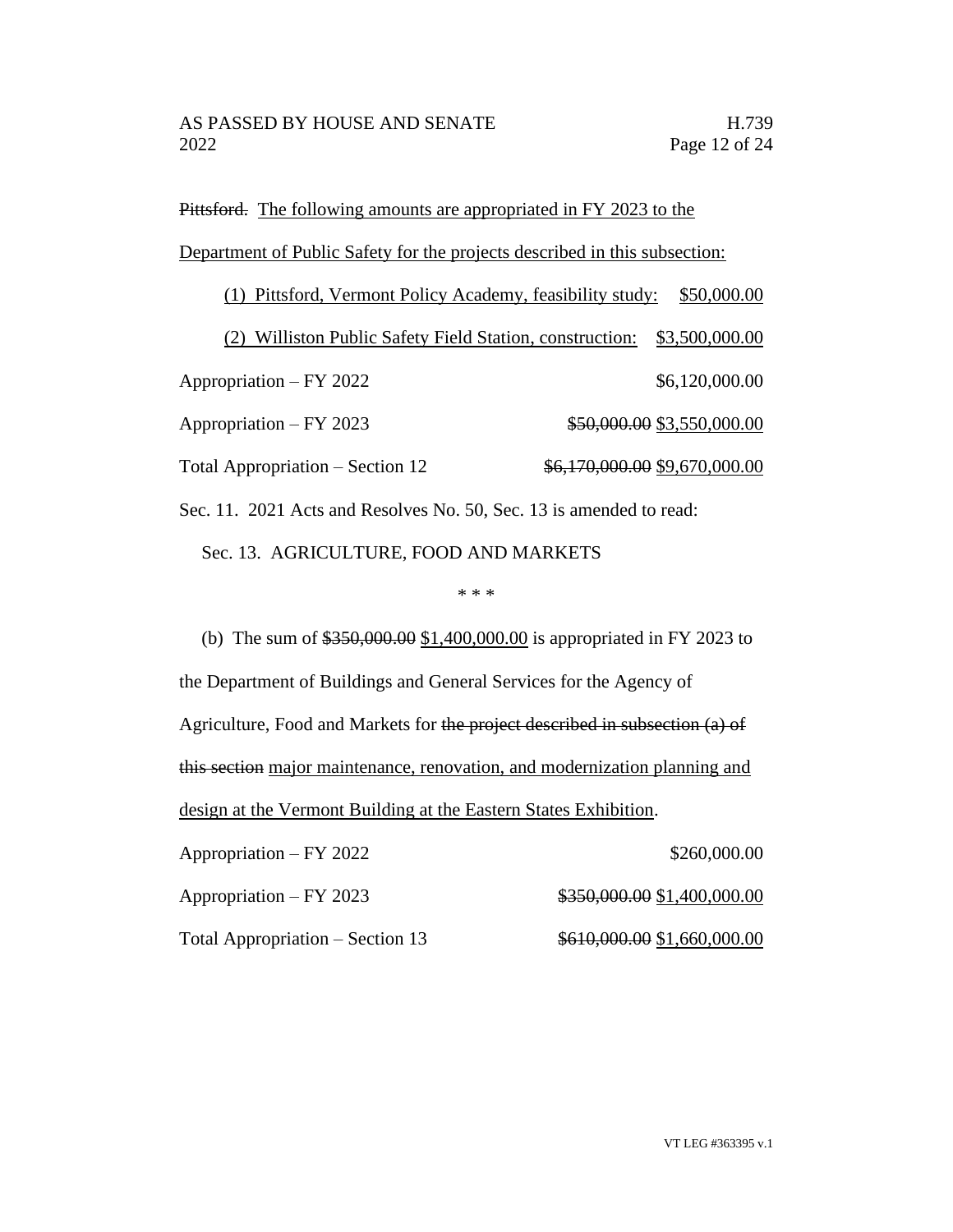Sec. 12. 2021 Acts and Resolves No. 50, Sec. 17a is added to read: Sec. 17a. SERGEANT AT ARMS The amount of \$185,000.00 is appropriated in FY 2023 to the Sergeant at Arms for upgrades to 2 Governor Aiken Avenue. Total Appropriation – Section 17a  $$185,000.00$ Sec. 13. 2021 Acts and Resolves No. 50, Sec. 17b is added to read: Sec. 17b. FY 2022 AND FY 2023; AMERICAN RESCUE PLAN ACT; STATE AND LOCAL FISCAL RECOVERY FUND; CAPITAL PROJECTS; AUTHORIZATIONS (a) Findings. The General Assembly finds: (1) In 2021 Acts and Resolves No. 74, Sec. G.700(c), the General Assembly authorized the Commissioner of Finance and Management to use not more than \$15,000,000.00 in American Rescue Plan Act (ARPA) funds to

offset capital funds appropriated to projects supporting water and sewer infrastructure in fiscal year 2022 to the extent feasible under federal law and guidance.

(2) The Governor's fiscal year 2022–2023 capital budget adjustment report included recommendations for water and sewer infrastructure projects historically funded in the State's capital construction act that could be funded in fiscal years 2022 and 2023 with ARPA funds.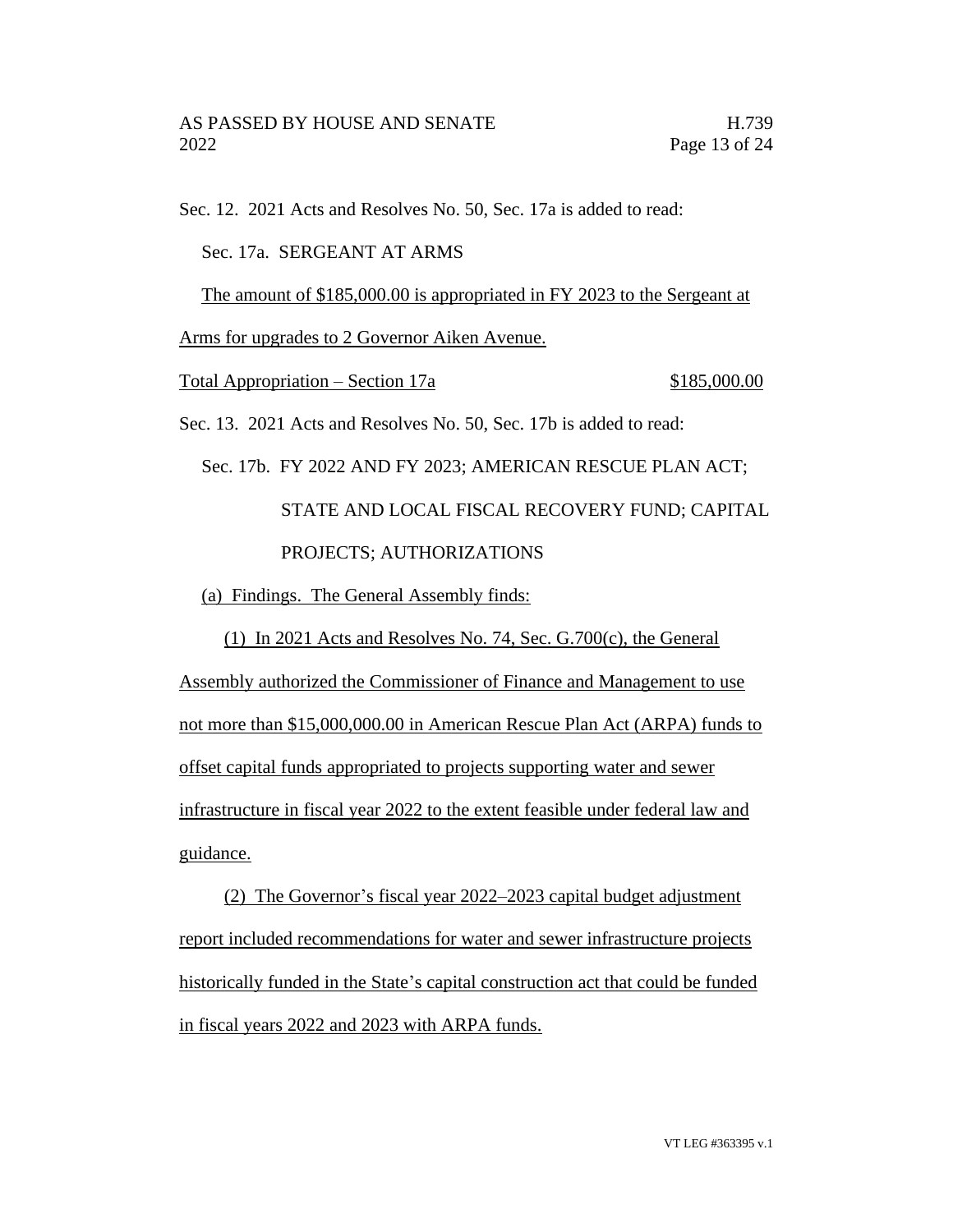(3) The General Assembly finds that in addition to the capital projects identified by the Governor's fiscal year 2022–2023 capital budget adjustment report, there are other capital projects that can be funded in fiscal year 2023 with ARPA funds.

(b) Intent. It is the intent of the General Assembly to authorize certain projects that are eligible for ARPA funds in this act but appropriate the funds for these projects in the FY 2023 Annual Appropriations Act.

(c) Authorizations. In fiscal years 2022 and 2023, the following capital projects are authorized to be undertaken with funds appropriated in the FY 2023 Annual Appropriations Act:

(1) In FY 2022 and FY 2023, the Department of Forests, Parks and Recreation is authorized to upgrade forestry access roads, recreation access roads, and make water quality improvements to these roads.

(2) In FY 2023, in addition to the amounts appropriated in Sec. 10(e) of this act, the Agency of Agriculture, Food and Markets is authorized to issue water quality grants and contracts.

(3) In FY 2023, in addition to the amounts appropriated in Sec.  $10(i)(2)$ of this act, the Department of Environmental Conservation is authorized to issue municipal pollution control grants.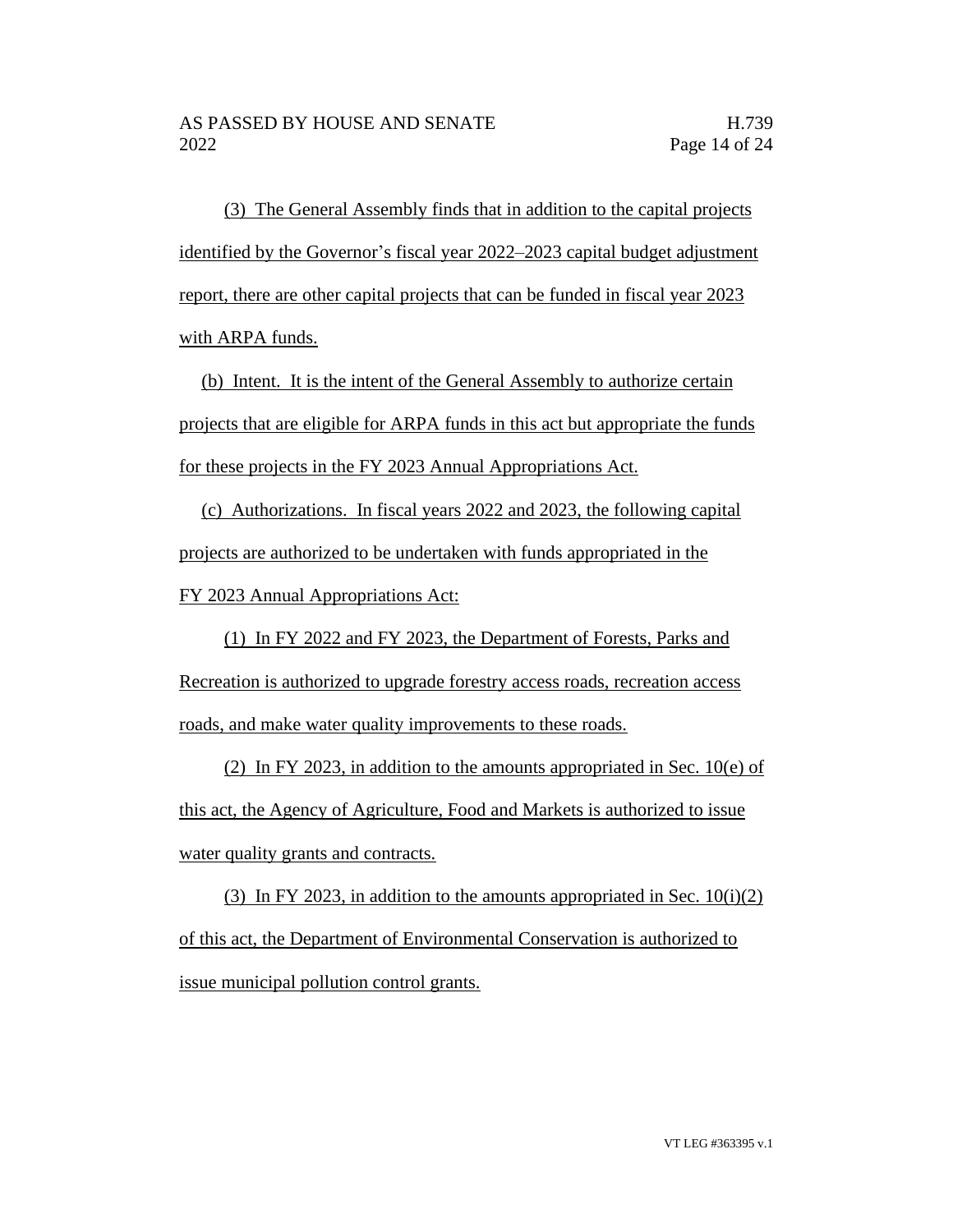(4) In FY 2023, the Department of Forests, Parks and Recreation is authorized to make wastewater repairs and water and sewer infrastructure improvements and upgrades to restrooms and bathhouses at State parks.

(5) In FY 2023, in addition to the amount appropriated in Sec.

 $10(i)(1)(A)$  of this act, the Vermont Housing and Conservation Board is authorized to issue grants for water quality improvement projects.

(6) In FY 2023, the Vermont Historical Society is authorized to make upgrades and repairs to the HVAC system at the Vermont History Center in Barre.

(7) The Department of Buildings and General Services is authorized to begin design and construction for the expansion of the State House in Montpelier.

(8) The Judiciary is authorized to make HVAC improvements to county courthouses.

Sec. 14. 2021 Acts and Resolves No. 50, Sec. 18 is amended to read:

Sec. 18. REALLOCATION OF FUNDS; TRANSFER OF FUNDS

(a) The following sums are reallocated to the Department of Buildings and General Services from prior capital appropriations to defray expenditures authorized in Sec. 2 of this act: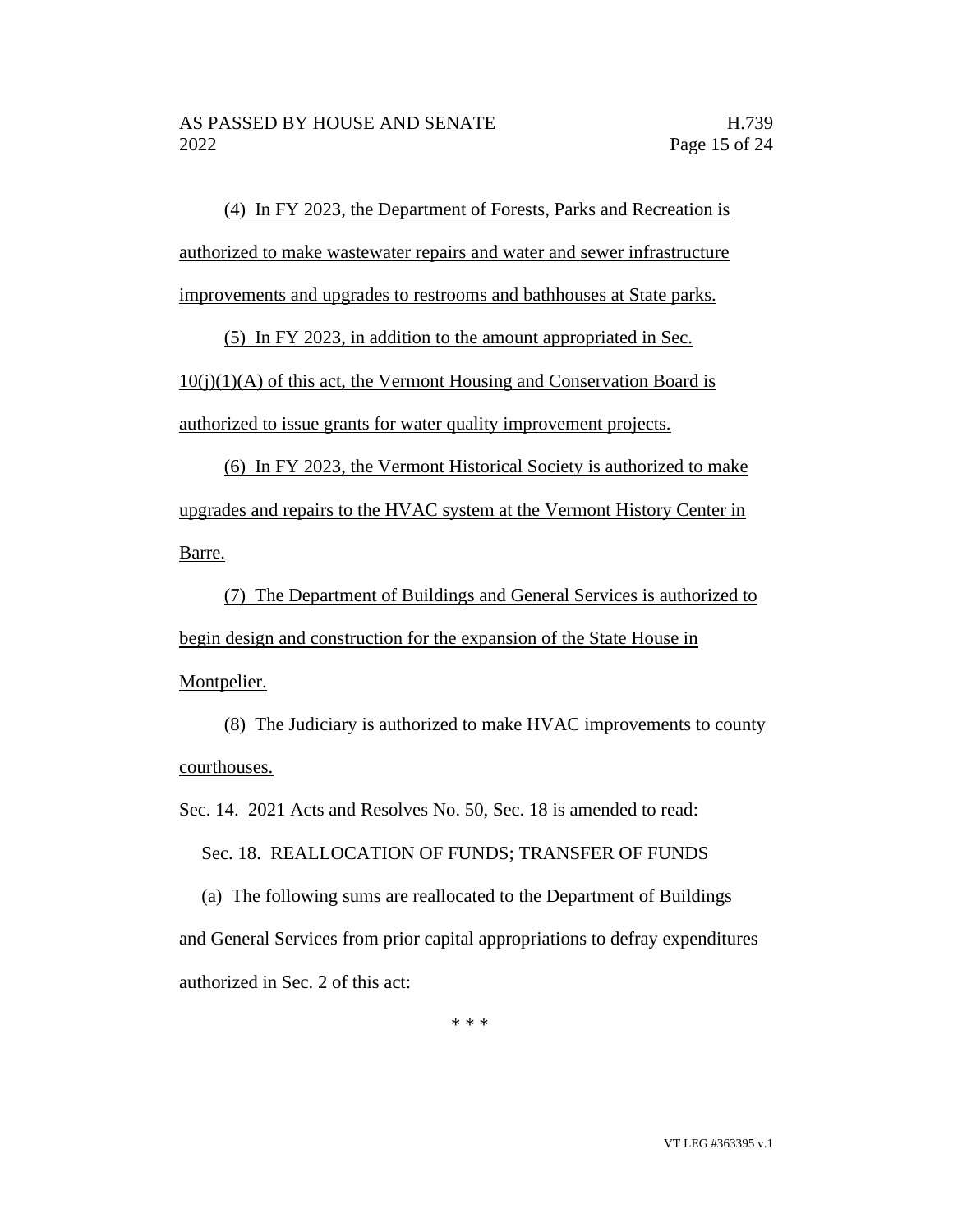(4) of the amount appropriated in 2015 Acts and Resolves No. 26, Sec. 2(b)(5) (major maintenance): \$35,475.94 (5) of the amount appropriated in 2015 Acts and Resolves No. 26, Sec. 2(c)(11) (Southern State Correctional Facility, copper waterline replacement): \$82,851.42 (6) of the amount appropriated in 2016 Acts and Resolves No. 160, Sec. 2(c)(15) (Southern State Correctional Facility, steam line replacement): \$147,068.63 (7) of the amount appropriated in 2016 Acts and Resolves No. 160, Sec. 2(c)(16) (Statewide, ADA projects, State-owned buildings and courthouses): \$52,460.30 (8) of the amount appropriated in 2016 Acts and Resolves No. 160, Sec. 2(c)(19) (Waterbury State Office Complex project, true up): \$11,016.00 (9) of the amount appropriated in 2016 Acts and Resolves No. 160, Sec. 13(c)(2) (Westminster, DPS Facility, project cost adjustment for unanticipated site conditions and code modifications): \$4,522.99 (10) of the amount appropriated in 2017 Acts and Resolves No. 84 Sec. 2(b)(2) (Statewide – Major Maintenance): \$53,755.21 (11) of the amount appropriated in 2017 Acts and Resolves No. 84, Sec. 2(b)(6) (Randolph, Agencies of Agriculture, Food and Markets and of Natural Resources, collaborative laboratory, construction): \$156,275.91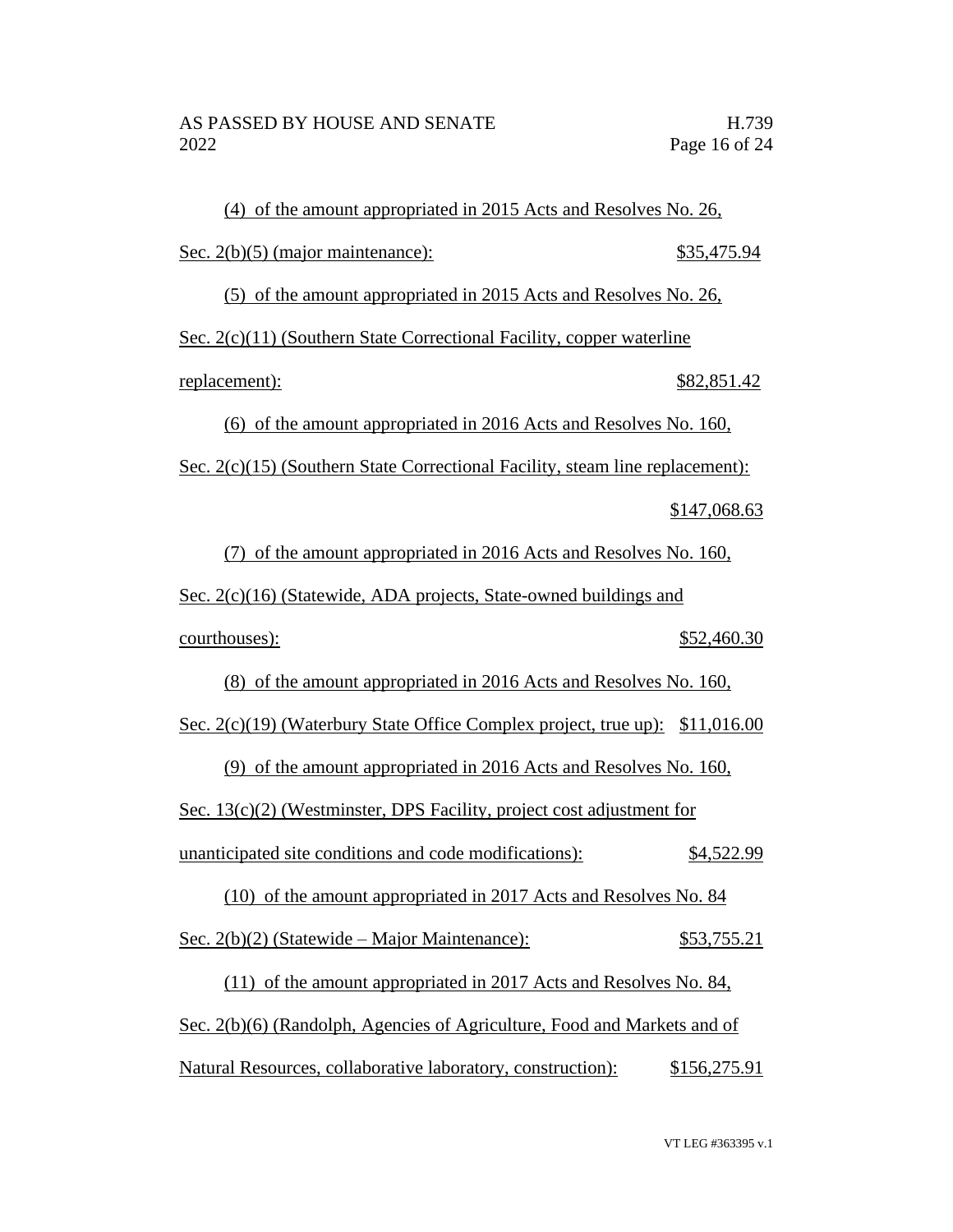(12) of the amount appropriated in 2017 Acts and Resolves No. 84, Sec. 2(b)(7) (Springfield, Southern State Correctional Facility, completion of the steamline replacement):  $$36,382.55$ (13) of the amount appropriated in 2017 Acts and Resolves No. 84 Sec. 2(b)(9) (Newport, Northern State Correctional Facility Door Control replacement):  $$72,287.54$ (14) of the amount appropriated in 2018 Acts and Resolves No. 190, Sec. 2(c)(2) (Statewide, major maintenance): \$26,921.21 (15) of the amount appropriated in 2018 Acts and Resolves No. 190, Sec. 2(c)(18) (Rutland, Marble Valley Regional Correctional Facility): \$2,850.00 (16) of the amount appropriated in 2018 Acts and Resolves No. 190, Sec. 2(c)(8) (Waterbury State Office Complex, Weeks building renovation and fit-up): \$224,387.21 (17) of the amount appropriated in 2018 Acts and Resolves No. 190, Sec. 2(c)(17) (Waterbury State Office Complex, Stanley and Wasson, demolition of Stanley Hall, and programming, schematic design, and design development for Wasson Hall):  $$265,247.20$ (18) of the amount appropriated in 2018 Acts and Resolves No. 190,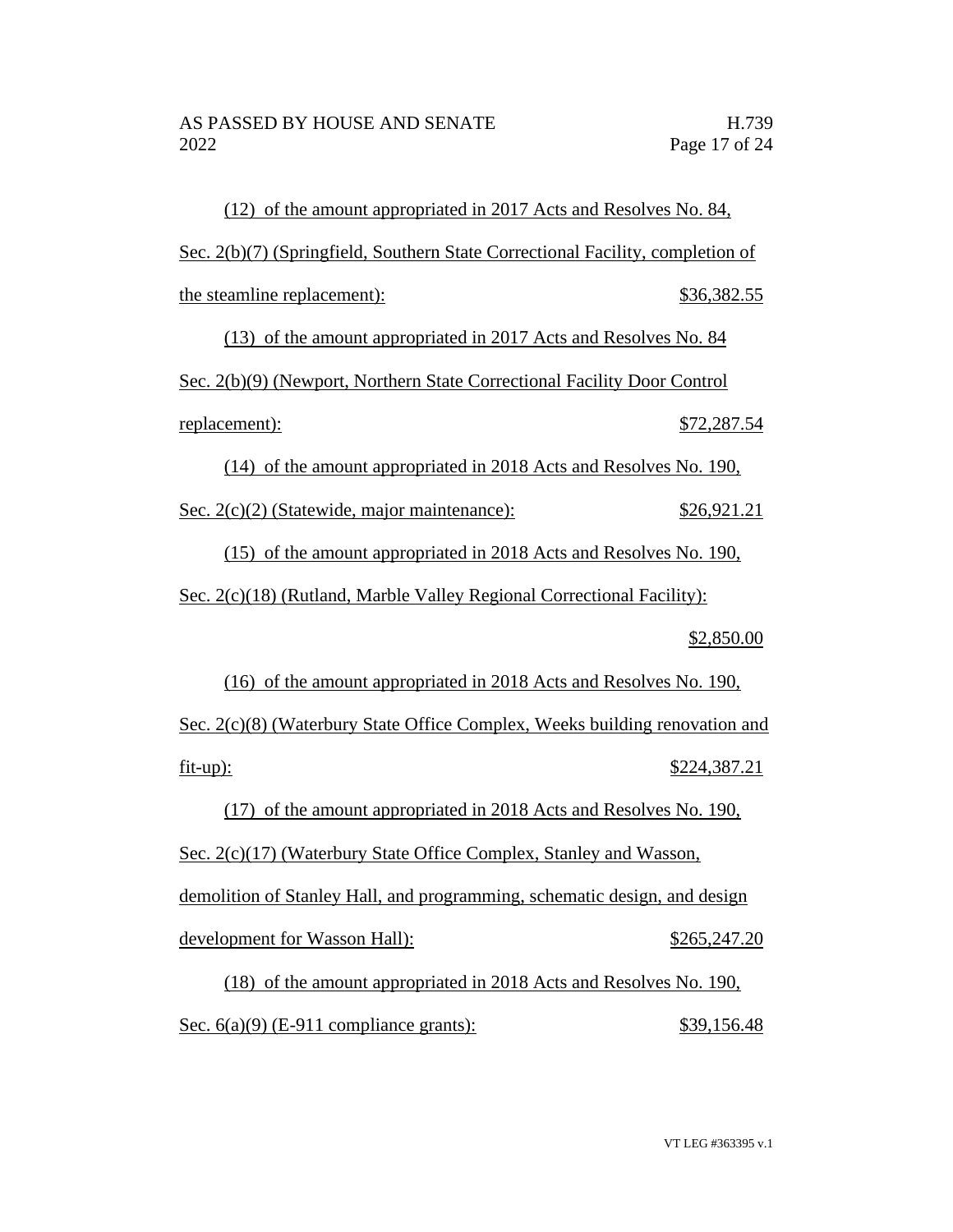| (19) of the amount appropriated in 2018 Acts and Resolves No. 190,              |              |  |  |
|---------------------------------------------------------------------------------|--------------|--|--|
| Sec. $11(e)(1)(B)$ (phosphorous removal equipment):                             | \$58,890.00  |  |  |
| (20) of the amount appropriated in 2018 Acts and Resolves No. 190,              |              |  |  |
| Sec. 16(c)(a) (NEK fiber network):                                              | \$209,291.36 |  |  |
| (21) of the amount appropriated in 2019 Acts and Resolves No. 42,               |              |  |  |
| Sec. 2(b)(6) (120 State Street):                                                | \$800,000.00 |  |  |
| (22) of the amount appropriated in 2019 Acts and Resolves No. 42,               |              |  |  |
| Sec. $10(b)(2)$ (rustic cabin construction):                                    | \$775,409.25 |  |  |
| (23) of the amount appropriated in 2019 Acts and Resolves No. 42,               |              |  |  |
| Sec. $17(a)(1)$ (stand-alone digital public address system):                    | \$147,177.00 |  |  |
| (24) of the amount appropriated in 2019 Acts and Resolves No. 42,               |              |  |  |
| Sec. 17(b) (stand-alone digital public address system):                         | \$174,888.00 |  |  |
| (25) of the amount appropriated in 2019 Acts and Resolves No. 42, Sec.          |              |  |  |
| $3(c)(5)$ , as added by 2020 Acts and Resolves No. 139, Sec. 2 (Windsor and St. |              |  |  |
| Johnsbury, site preparation, relocation, and rebuild of a greenhouse at the     |              |  |  |
| Caledonia County Workcamp from the former Southeast State Correctional          |              |  |  |
| Facility):                                                                      | \$162,872.00 |  |  |
|                                                                                 |              |  |  |

\* \* \*

Total Reallocations and Transfers – Section 18 \$4,198,694.44 \$7,737,808.64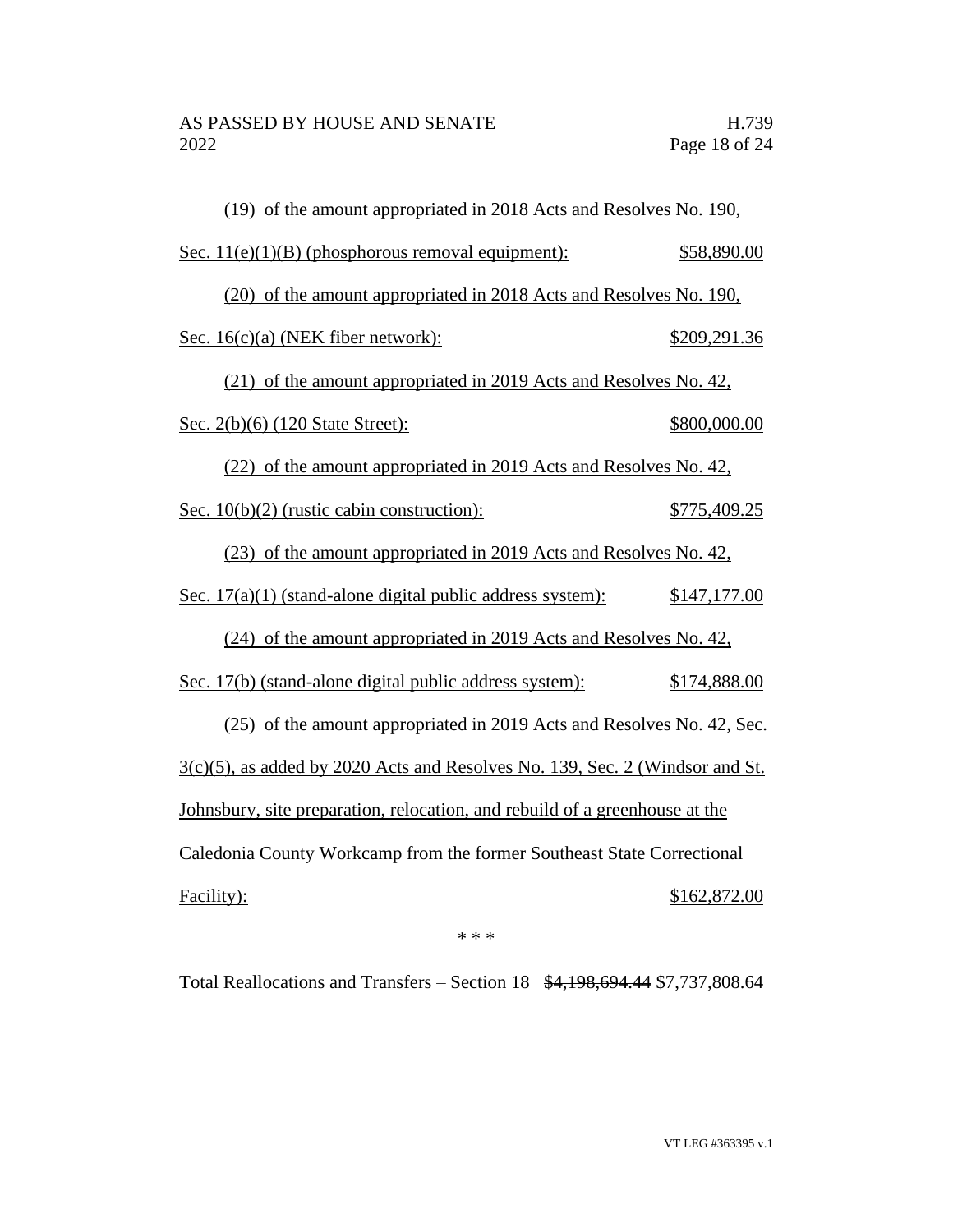Sec. 15. 2021 Acts and Resolves No. 50, Sec. 19 is amended to read:

Sec. 19. GENERAL OBLIGATION BONDS AND APPROPRIATIONS

(a) The State Treasurer is authorized to issue general obligation bonds in the amount of \$123,180,000.00 for the purpose of funding the appropriations of this act. The State Treasurer, with the approval of the Governor, shall determine the appropriate form and maturity of the bonds authorized by this section consistent with the underlying nature of the appropriation to be funded. The State Treasurer shall allocate the estimated cost of bond issuance or issuances to the entities to which funds are appropriated pursuant to this section and for which bonding is required as the source of funds, pursuant to 32 V.S.A. § 954.

(b) The State Treasurer is authorized to issue additional general obligation bonds in the amount of \$12,840,163.00 that were previously appropriated but unissued under 2021 Acts and Resolves No. 50 for the purpose of funding the appropriations in this act.

Total Revenues – Section 19 \$123,180,000.00 \$136,020,163.00 Sec. 16. 2013 Acts and Resolves No. 1, Sec.  $100(c)$ , as amended by 2014 Acts and Resolves No. 179, Sec. E.113.1, 2015 Acts and Resolves No. 58, Sec. E.113.1, 2017 Acts and Resolves No. 84, Sec. 29, 2018 Acts and Resolves No. 190, Sec. 18, 2019 Acts and Resolves No. 42, Sec. 25, 2020 Acts and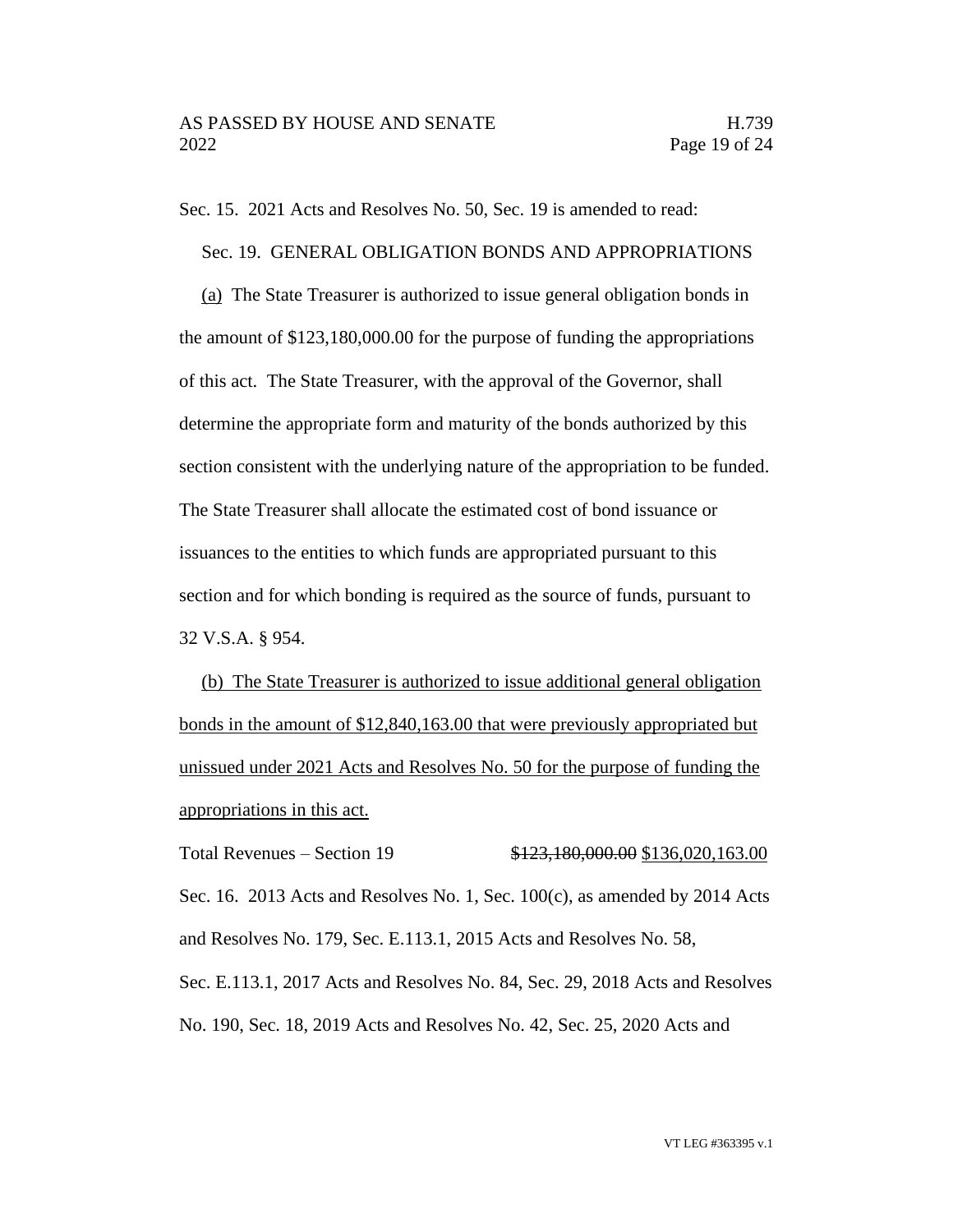Resolves No. 139, Sec. 19, and 2021 Acts and Resolves No. 50, Sec. 24, is further amended to read:

(c) Sec. 97 (general obligation debt financing) shall take effect on  $\frac{1 \text{d} y}{1}$ , 2023 June 30, 2022.

Sec. 17. 2021 Acts and Resolves No. 50, Sec. 21a is amended to read:

Sec. 21a. 13 BALDWIN STREET; SALE OF PROPERTY PROPERTIES

(a) The Commissioner of Buildings and General Services is authorized to sell the property located at 13 Baldwin Street in Montpelier, Vermont, pursuant to the requirements of 29 V.S.A. § 166. The To the extent that there are sufficient proceeds from the sale shall be appropriated to future capital construction projects, the Department of Buildings and General Services is authorized to use up to \$300,000.00 in FY 2023 for the project described in Sec.  $2(c)(1)$  of this act.

(b) The Commissioner of Buildings and General Services is authorized to sell the property located at 14–16 Baldwin Street in Montpelier, Vermont, pursuant to the requirements of 29 V.S.A. § 166. The proceeds of the sale of 14–16 Baldwin Street shall be appropriated to future capital construction projects.

(c) The Commissioner of Buildings and General Services is authorized to sell the property located at 9 Baldwin Street in Montpelier, Vermont, contingent upon the completed relocation of the Office of Legislative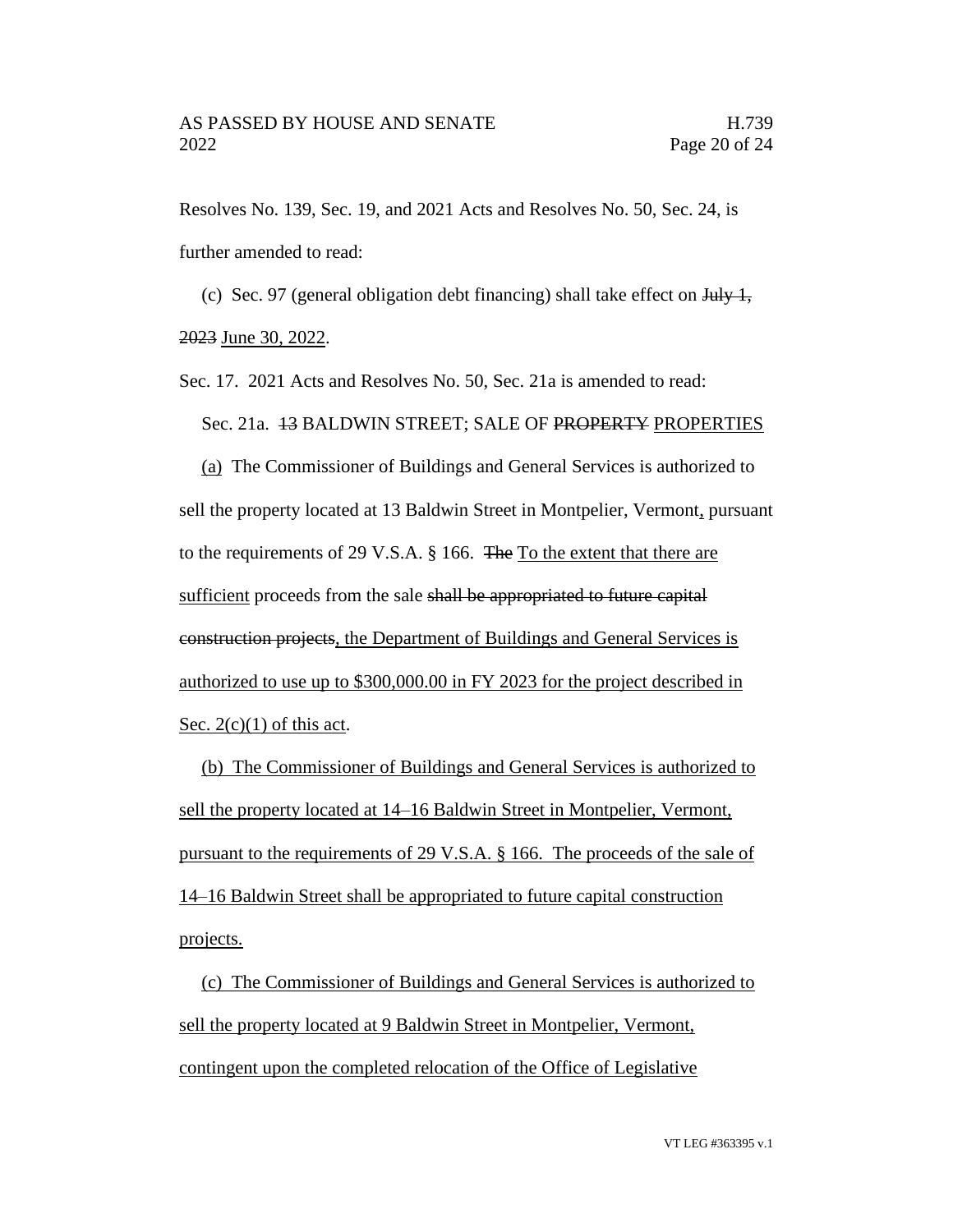Information Technology to 133 State Street. The proceeds from the sale shall be appropriated to future capital construction projects.

Sec. 18. 2021 Acts and Resolves No. 50, Sec. 25b is added to read:

# Sec. 25b. REDUCING CARBON INTENSITY; STATE BUILDINGS;

# STATE ENERGY MANAGEMENT PROGRAM; INTENT

(a) It is the intent of the General Assembly that the Department of Buildings and General Services implement strategies as soon as practicable to reduce carbon intensity in buildings under the jurisdiction of the Department. These strategies may include the use of:

(1) non-fossil-fuel alternatives when installing or replacing any space conditioning or water heating systems; and

(2) carbon-storing and least-embodied-carbon materials, as evidenced by appropriate documentation from contractors and suppliers, when constructing, renovating, or substantially repairing a building or facility.

(b) It is also the intent of the General Assembly that the Department of Forests, Parks and Recreations and the Agency of Transportation use the technical assistance of the State Energy Management Program, created in 29 V.S.A. § 168, for eligible projects.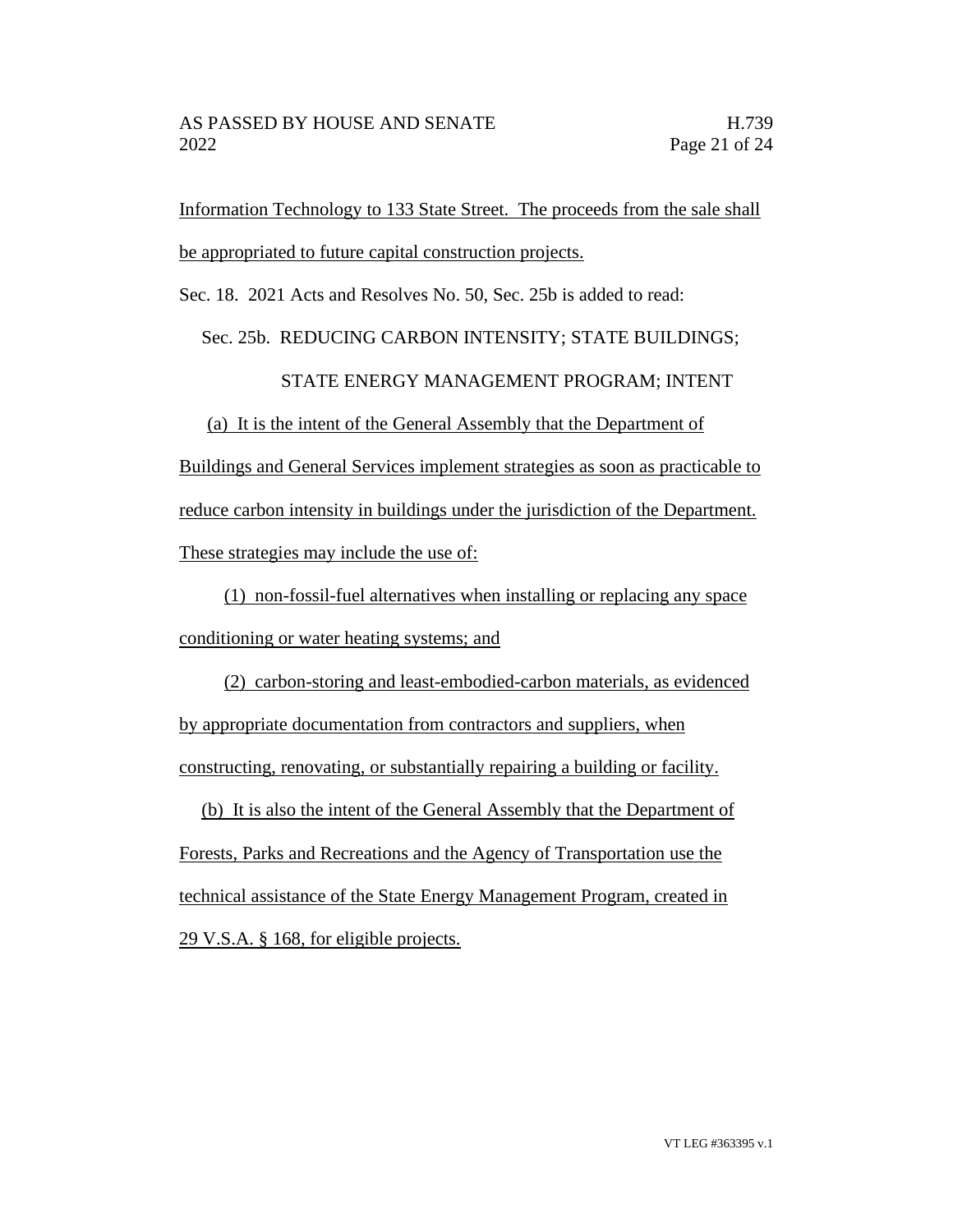Sec. 19. 2021 Acts and Resolves No. 50, Sec. 30a is added to read:

Sec. 30a. NURSING SCHOOL PROGRAMS; SIMULATION

## LABORATORIES; REPORT

On or before January 15, 2023, the Vermont State Colleges, Norwich University, and the University of Vermont shall each submit a report to the House Committees on Commerce and Economic Development and on Health Care and to the Senate Committees on Economic Development, Housing and General Affairs and on Health and Welfare detailing the infrastructure and programming needs, estimated costs, and timeline to renovate or construct nursing simulation laboratories in order to expand student enrollment at nursing programs in the State.

Sec. 20. 2020 Acts and Resolves No. 154, E.126.3, as amended by 2021 Acts and Resolves No. 50, Sec. 31, is further amended to read:

Sec. E.126.3 GENERAL ASSEMBLY; STATE BUILDINGS; USE OF

### SPACE; AUTHORITY OF SERGEANT AT ARMS

(a) Notwithstanding the provisions of 29 V.S.A. § 165 and any other provision of law to the contrary, in order to perform its constitutional duties, the Legislative Branch shall have exclusive use of alternative locations during the 2021–22 legislative biennium, including the following:

(1) 133 State Street:

(A) Basement: rooms 012, 016, and 021.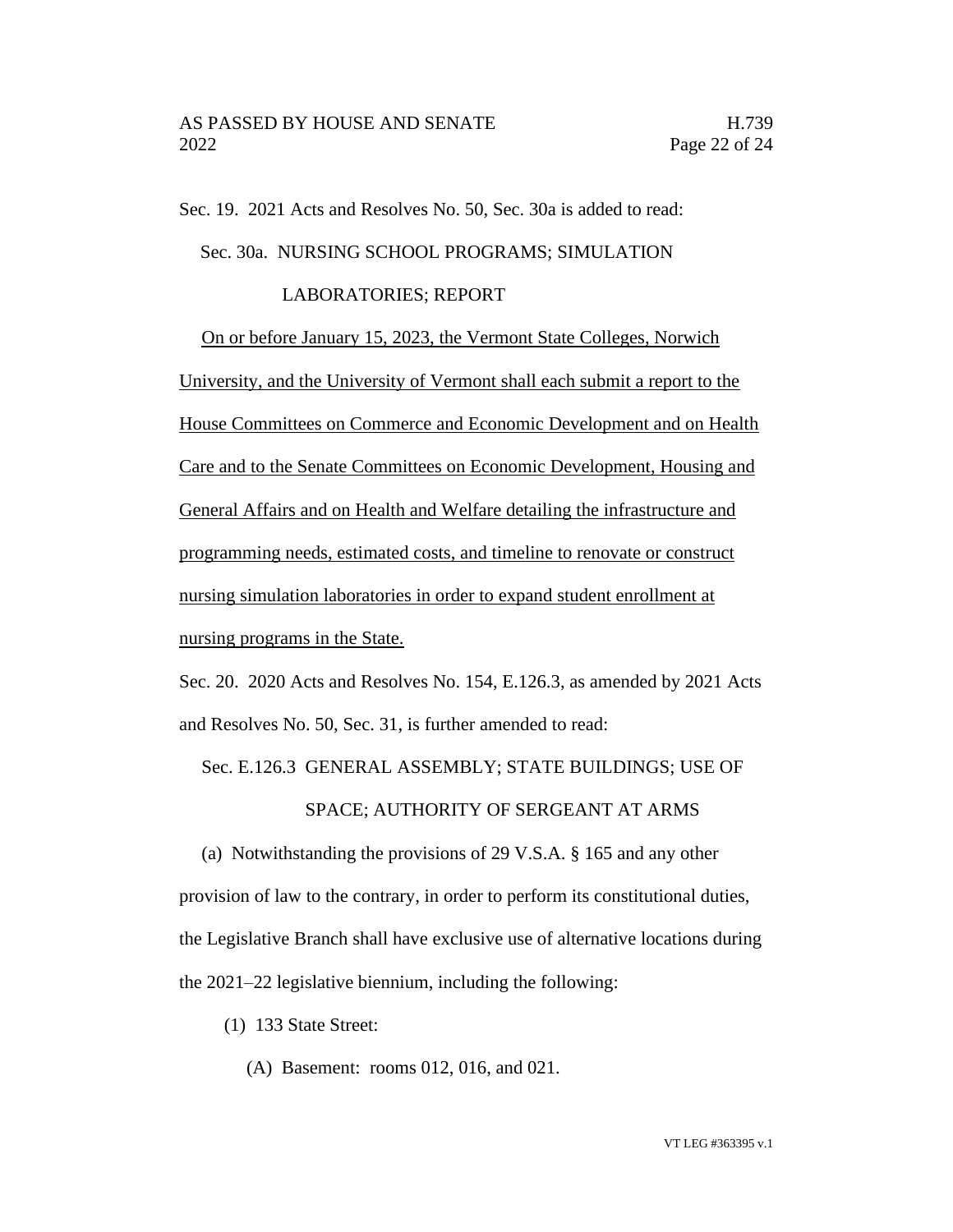- (B) First Floor: rooms 121 and 126.
- (C) Fourth Floor: board room.
- (2) 109 State Street:
	- (A) Basement: rooms B07 and B015 and surrounding space;
	- (B) Second floor: rooms 264, 267, 268, and 270.
	- (C) Fourth floor: conference room.
- (3) 111 State Street: library stacks room on the second floor.
- (b) Notwithstanding the provisions of 29 V.S.A. § 165 and any other

provision of law to the contrary, in order to perform its constitutional duties,

beginning July 1, 2021, the Legislative Branch shall have the exclusive use of the following space:

- (1) 2 Aiken Street: entire building.
- (2) 4 Aiken Street: entire building.
- (3) 133 State Street:
	- (A) Basement: rooms 015 and 022.
	- (B) First Floor: rooms 122 and 125.
- (c) Beginning on January 1, 2023 and ending on June 30, 2023,

notwithstanding the provisions of 29 V.S.A. § 165 and any other provision of law to the contrary, in order to perform its constitutional duties, the Legislative Branch shall have exclusive use of rooms 264, 267, 268, and 270 on the second floor of 109 State Street.